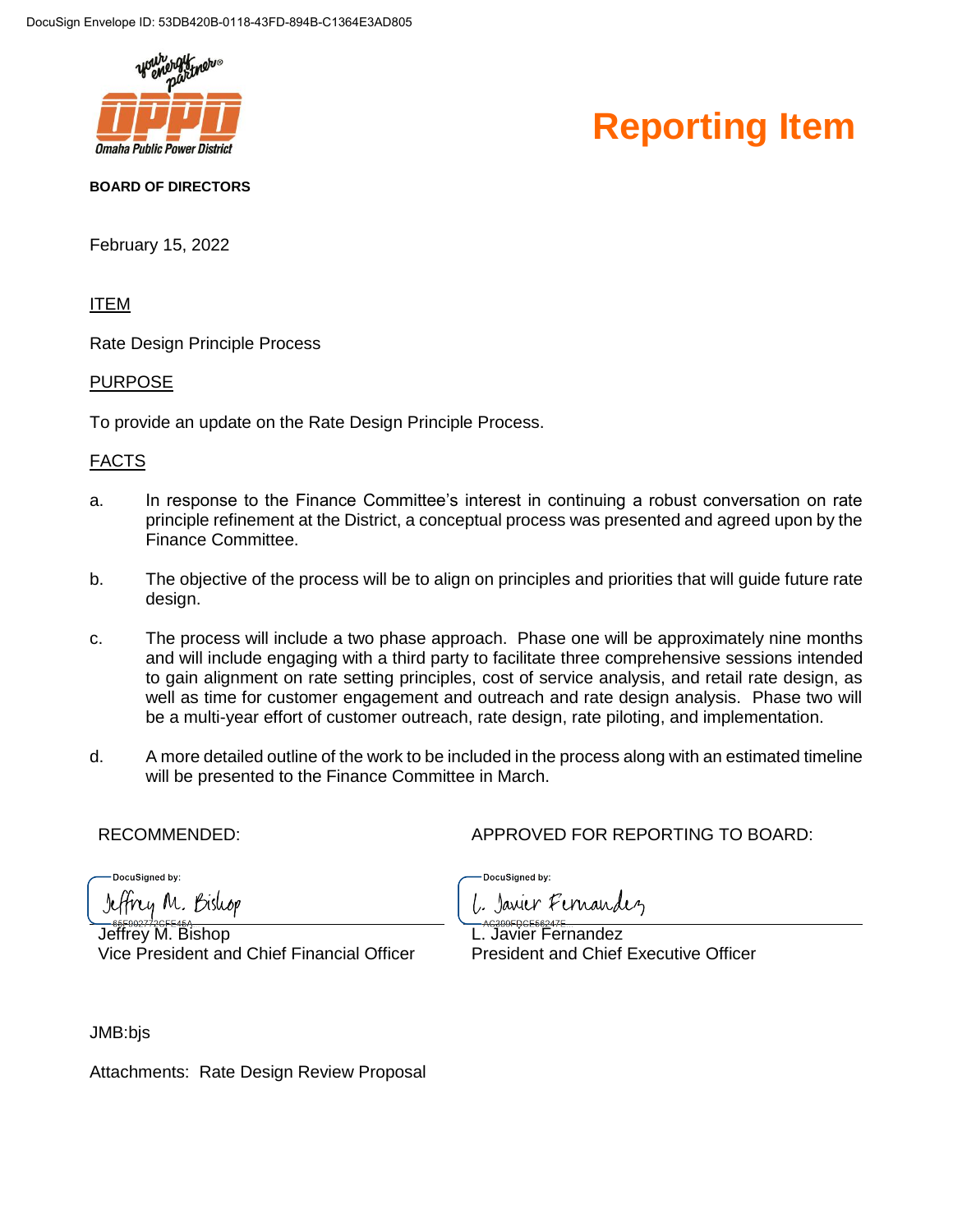

## Rate Design Principles

Jeff Bishop Vice President & Chief Financial Officer February 15, 2022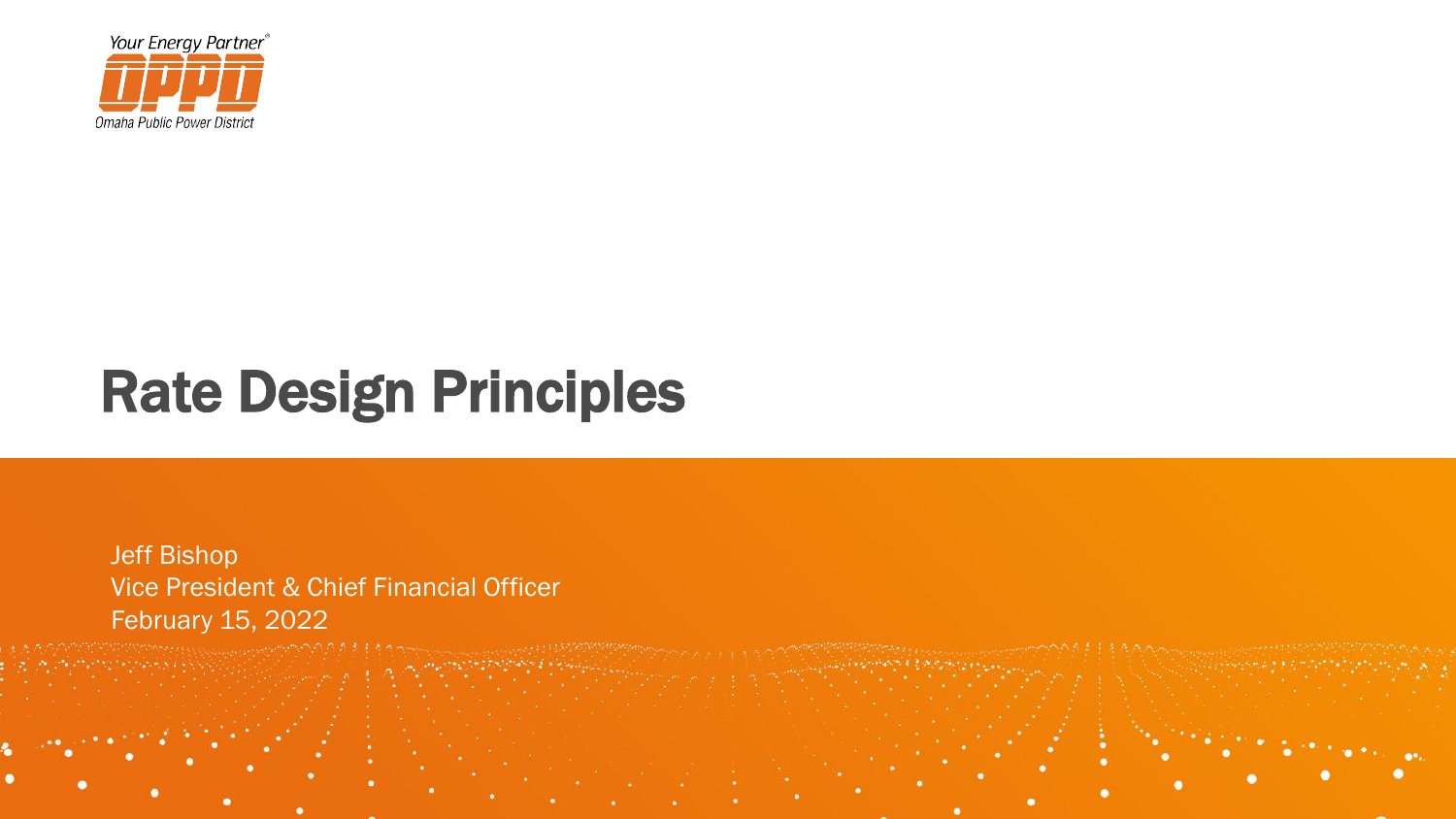## Rate Design Principles **Objective**

- Finance Committee has expressed interest in continuing to have a robust conversation on rate principle refinement at OPPD.
- Objective will be to align on principles and priorities that will guide future rate design in the near-term and also the long-term, so that we are consistently working towards the long term goals for rates.
	- ̶ Understand and analyze the impact to items included on the next Biennial Rate Package to ensure rate design is supporting the long term Rate Principles.
	- ̶ Build a shared perspective on principles for SD-2 discussions.

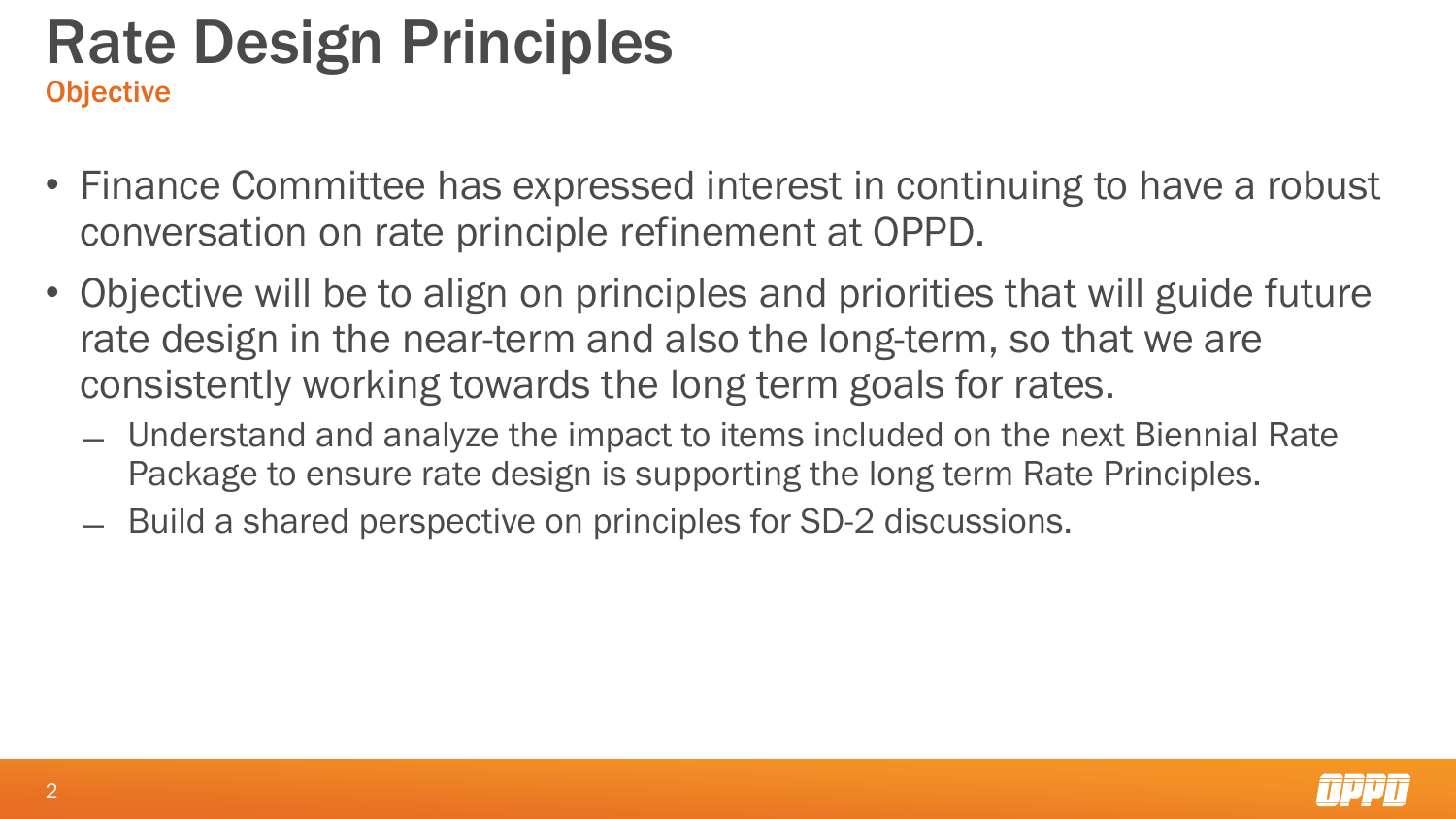## Rate Design Principles

Proposal for Robust Process

- Proposing a two phase approach:
- Phase 1:
	- ̶ 9 Months in total
		- First 3 Months
			- ̶ Engage with a third-party to facilitate a comprehensive session with the board of directors to gain alignment on: Rate Setting Principles, Cost of Service Analysis (COSA), Retail Rate Design
			- ̶ Proposing to have a third-party facilitate three sequential full-day sessions conducted over three months to allow time in between to reflect, process, and ask questions.
		- Last 6 Months is for Customer Outreach and Rate Design Analysis
- Phase 2:
	- $-2+$  years
	- ̶ Multi-year outreach, rate design, piloting, and implementation

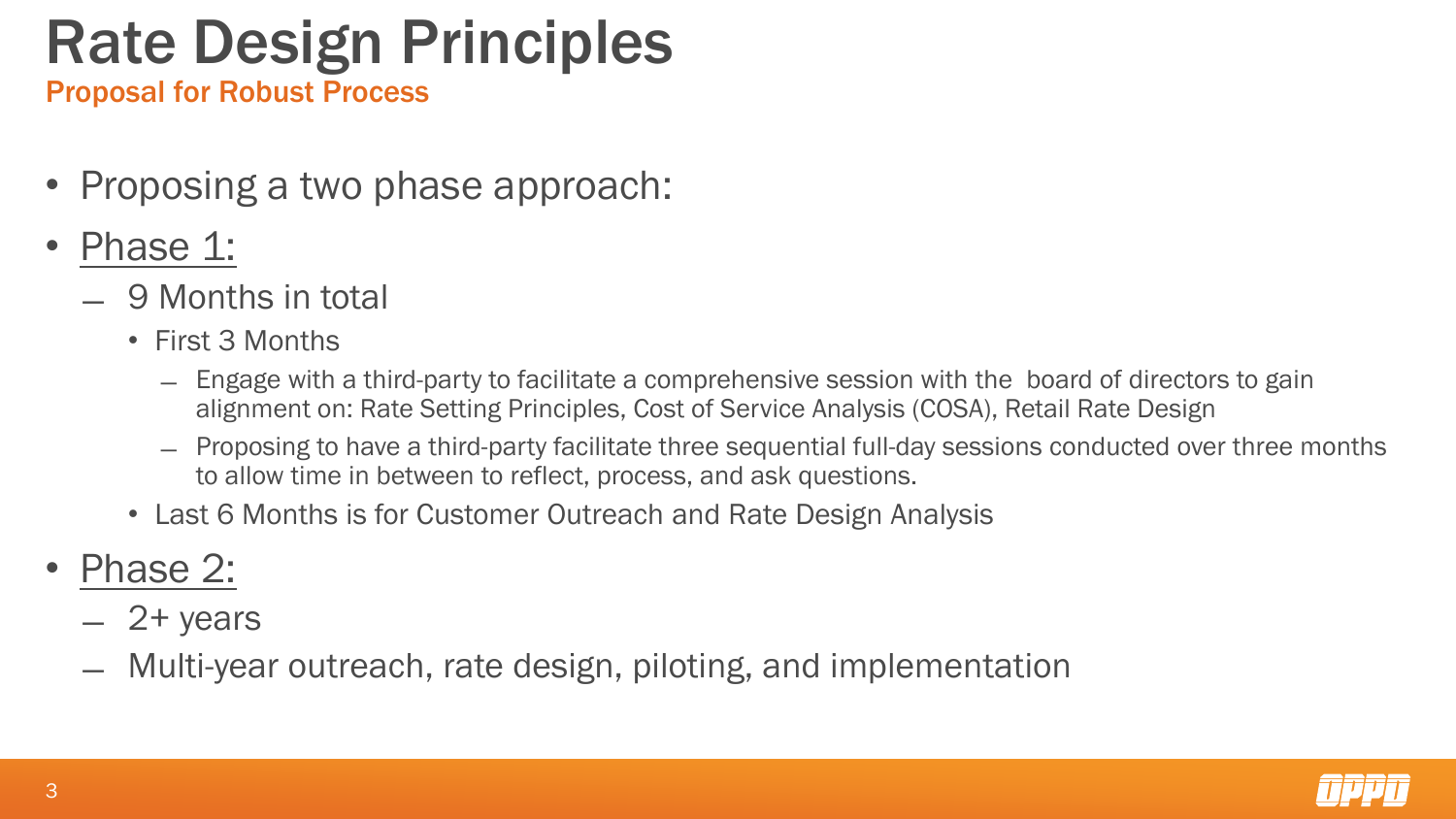### Phase 1 3 Month Rate Principles Determination

#### **Session 1 Objectives:**

- ̶ What is the current status of electric utility rate setting and the ever changing energy environment
	- Customer choice
	- Electrification
	- Concerns about social equality/sustainability
- ̶ Customer Engagement results: What do our customers value
- ̶ Understanding of traditional rate setting principles
- ̶ Outline the principles for rate setting for OPPD. Prioritizing the factors to consider when setting rates so the technical work follows properly.
	- Cost causation
	- Social equity
	- Budget needs/debt service
	- Competition with other utilities

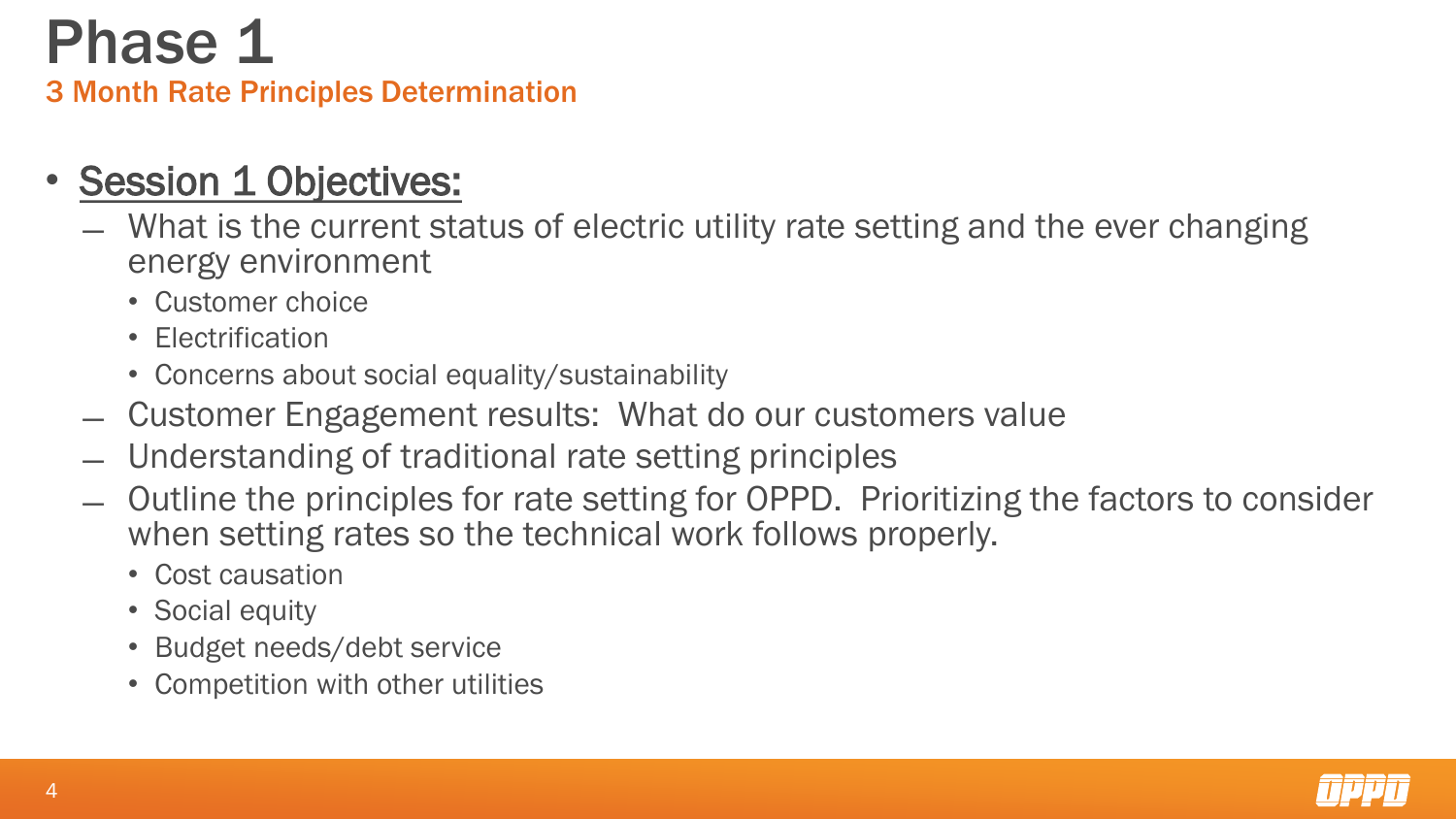## Phase 1 3 Month Rate Principles Determination

- **Session 2 Objectives:** 
	- ̶ Rate Setting 101 and the Cost of Service Analysis
		- Process and current state
	- ̶ Define Generally Accepted Rate Setting Practice for OPPD
		- Overview of current rates
		- Comparison against neighboring utilities
		- How do OPPD principles match up to current rates
			- ̶ Critique of current rates given board priorities
			- ̶ Ways to address any deficiencies of current rates
		- Examples of rate designs and trends in rate design

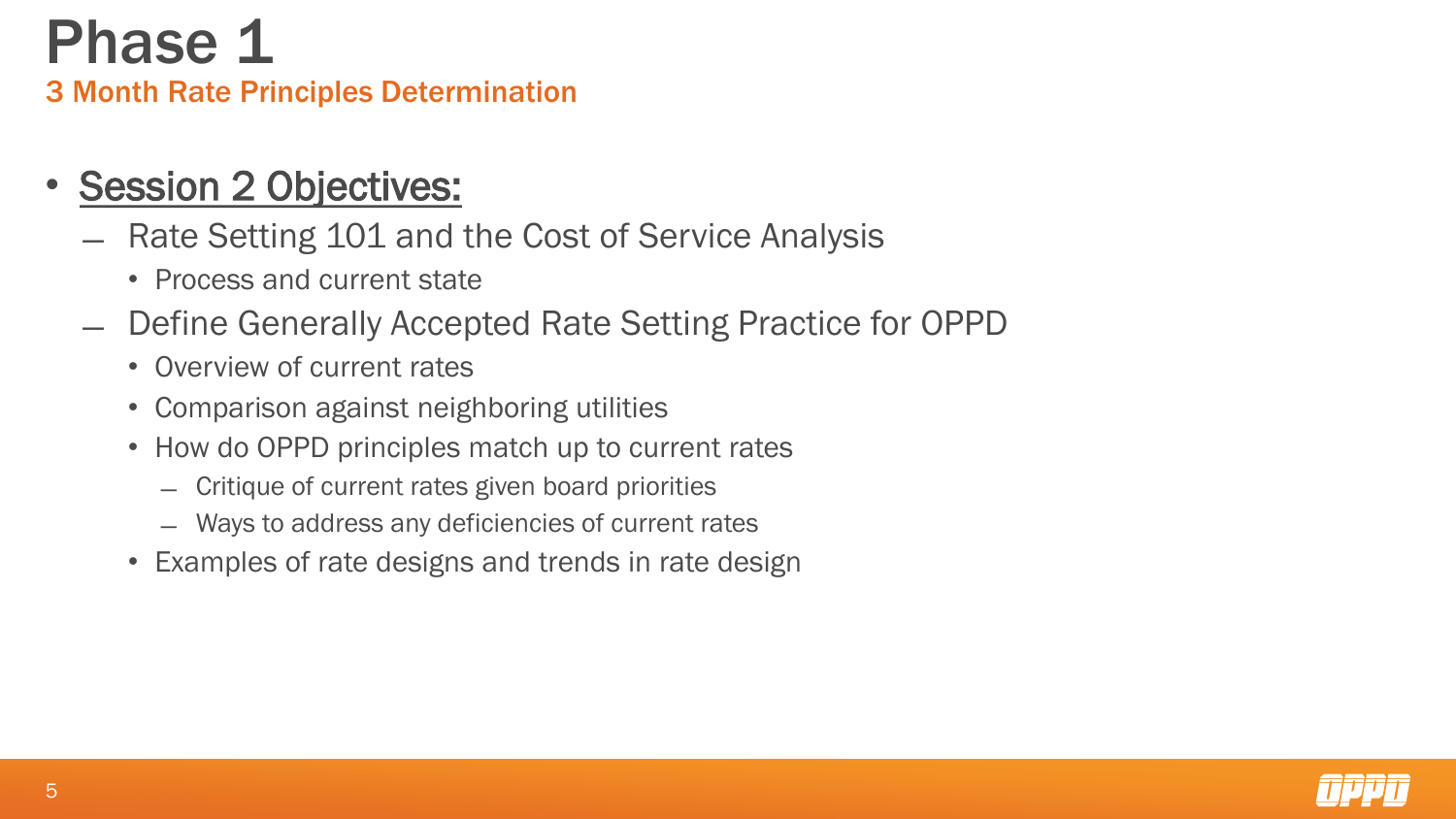## Phase 1 3 Month Rate Principles Determination

### • Session 3 Objectives:

- ̶ Understanding current shortcomings and talking through areas of concern
- ̶ What does success look like
- ̶ Refine principles and agree on the direction
	- Customer charge
	- Residential Structure
	- Time of use
	- New load/economic development
	- Sustainability
- ̶ Agree upon the transition and schedule
	- Items to be prioritized on 2023 Biennial Rate Package

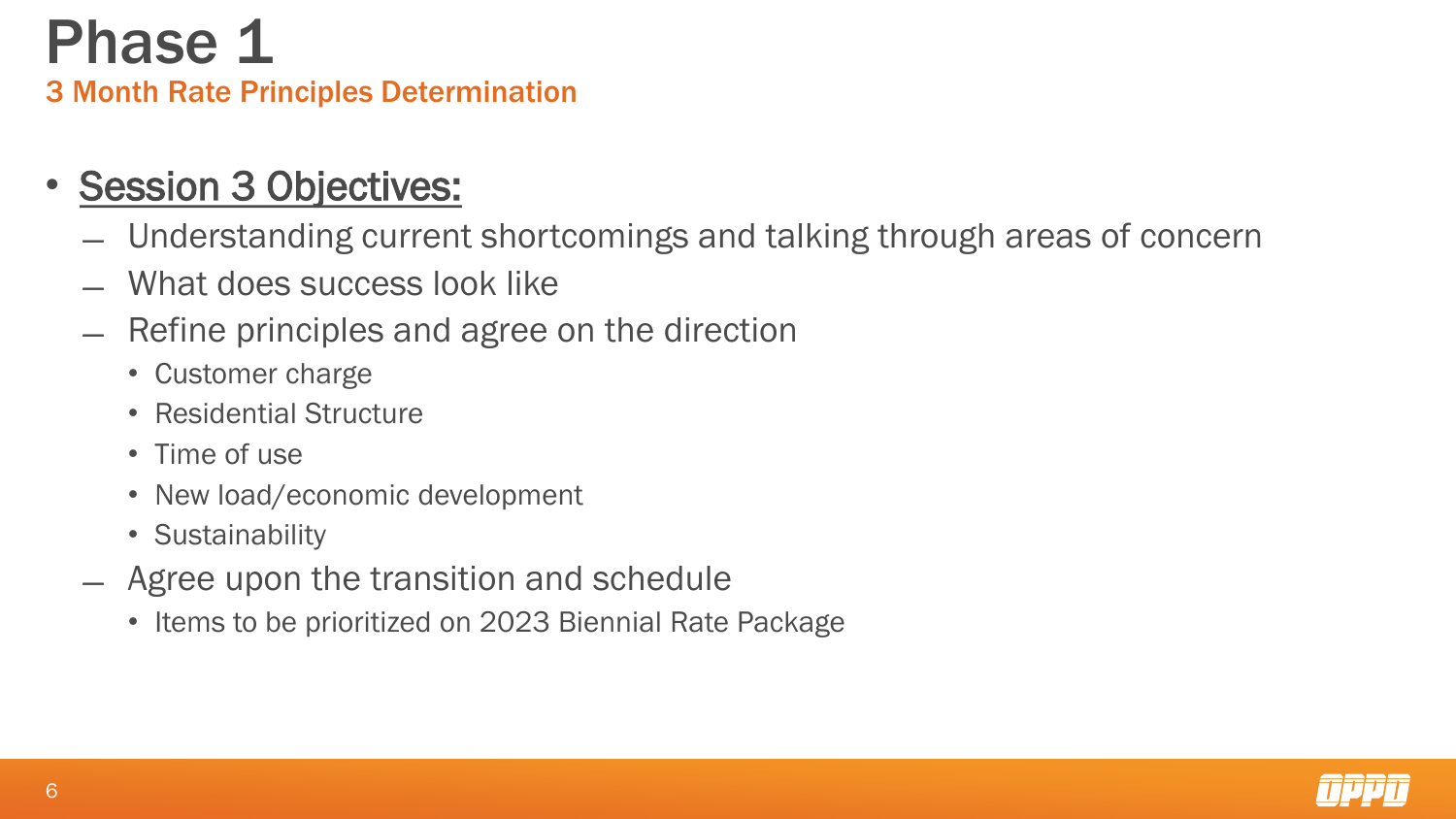# Phase 1: Work Plan Summary\*

9 Month Commitment to Rate Principles

| Year | <b>Month</b>        | <b>Work Focus</b>                                                                  |
|------|---------------------|------------------------------------------------------------------------------------|
| 2022 | <b>April - June</b> | Determination of Long Term Rate Principles - 3 Session Workshop                    |
|      | July                | Conduct initial stakeholder outreach                                               |
|      | <b>August</b>       | Aggregate and study outreach results<br><b>Finalize draft goals and objectives</b> |
|      | September           | Identify options for advancing rate design objectives                              |
|      | October             | Complete initial report on long term rate design<br>Refine rate design options     |
|      | <b>November</b>     | <b>Additional outreach</b><br>Finalize rate design preferred approaches            |
|      | <b>December</b>     | Assemble final report on long term rate design for Stakeholder Consumption         |

\*Further details to follow if general plan is accepted.